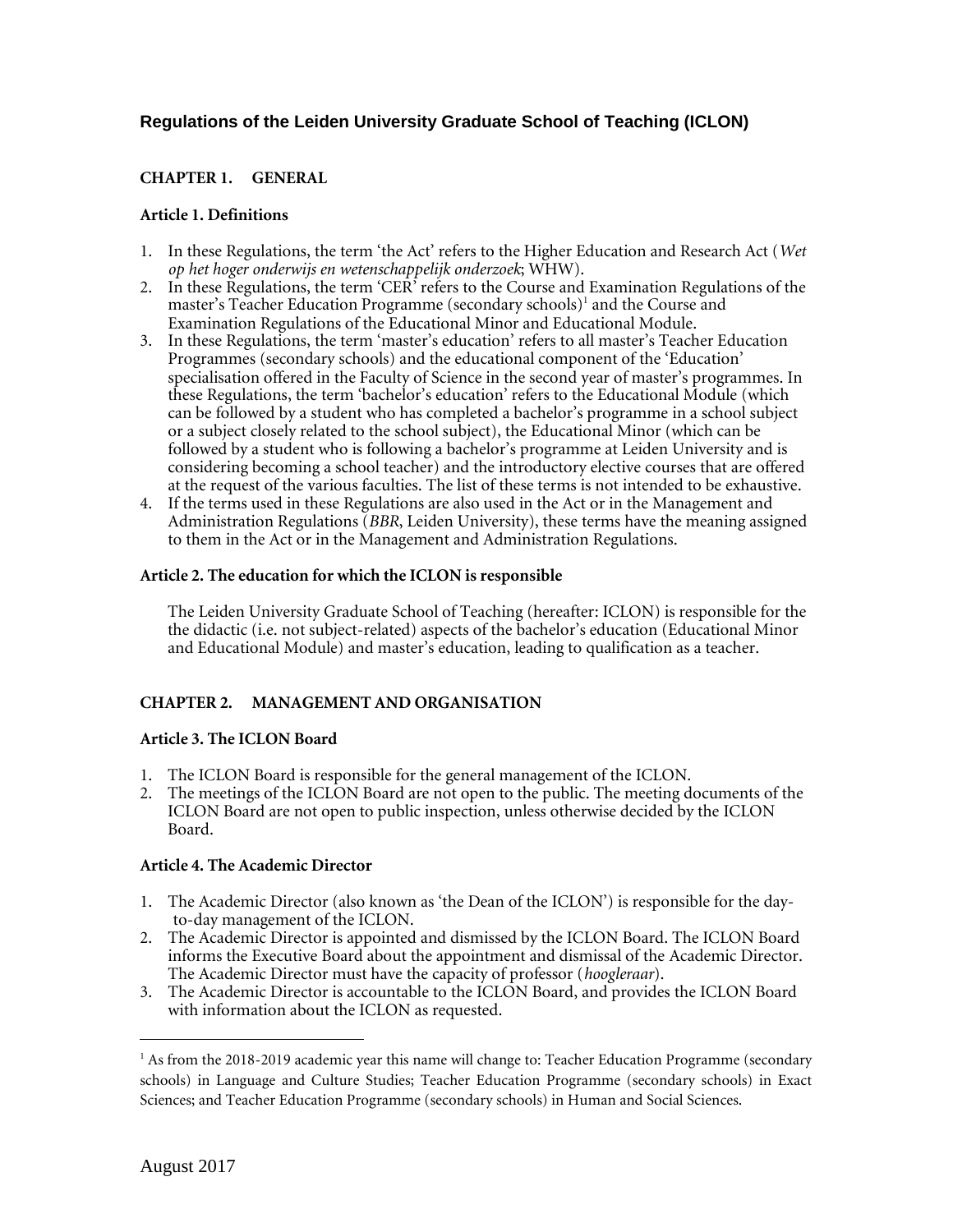4. The Academic Director is advised by a Management Team, which consists of the Heads of the Departments referred to in Article 6 and the Director of Operational Management of the ICLON referred to in Article 13.

### **Article 5. CER and ICLON programmes**

- 1. At the proposal of the Academic Director, the ICLON Board establishes the CER of the master's Teacher Education Programmes (secondary schools) and of the Educational Minor and Educational Module. The Course and Examination Regulations of other teacher education programmes, $^2$  insofar as those regulations relate to the education referred to in Article 2, will be established by the Faculty Board concerned, in agreement with the Academic Director of the ICLON. If this agreement is not reached within a reasonable period of time, the ICLON Board will decide.
- 2. The Academic Director establishes the ICLON's research programme, PhD programme and Professional Development for Teachers programme (a concise description of the projects to be started in the forthcoming academic year) and also the programme of the Higher Education Department referred to in Article 6, paragraph 1, subparagraph b (a summary of the planned faculty and external support projects). These programmes must be approved by the ICLON Board.
- 3. The ICLON Board is responsible for the management of the ICLON. Powers are mandated to the ICLON Board in matters relating to the staff, finances and general management, in accordance with the relevant provisions of the Management and Administration Regulations. Subject to the mandate regulations applicable for the ICLON Board, the ICLON Board can further mandate its mandated powers to the Academic Director. The ICLON Board will establish further mandate regulations for this purpose.

## **Article 6. The Departments**

 $\overline{a}$ 

- 1. The ICLON comprises the following departments:
	- a. The Secondary Education Department, consisting of the Teacher Education Programme, the Research section, the Professional Development for Teachers (also known as 'ICLONPlus') section and the Continuous Learning Institute;
	- b. The Higher Education Department.
- 2. The Academic Director determines the Department to which each member of the ICLON's academic staff belongs, taking account of the appointment decision of the person concerned. The Academic Director can also decide that members of the administrative and support staff and students belong to a specific Department.
- 3. Each of the Departments referred to in the first paragraph is managed by a Head of Department, who is accountable to the Academic Director and provides the Academic Director with information as requested.

# **Article 7. Responsibilities of the Head of Department**

- 1. The Head of Department organises the activities of the persons belonging to that Department and promotes the substantive coordination of the activities.
- 2. The Head of Department can establish a Departmental consultative body to provide him/her with advice.
- 3. The Head of the Secondary Education Department is also responsible for:

<sup>&</sup>lt;sup>2</sup> These programmes include in any case the educational component of the 'Education' specialisation offered by the Faculty of Science.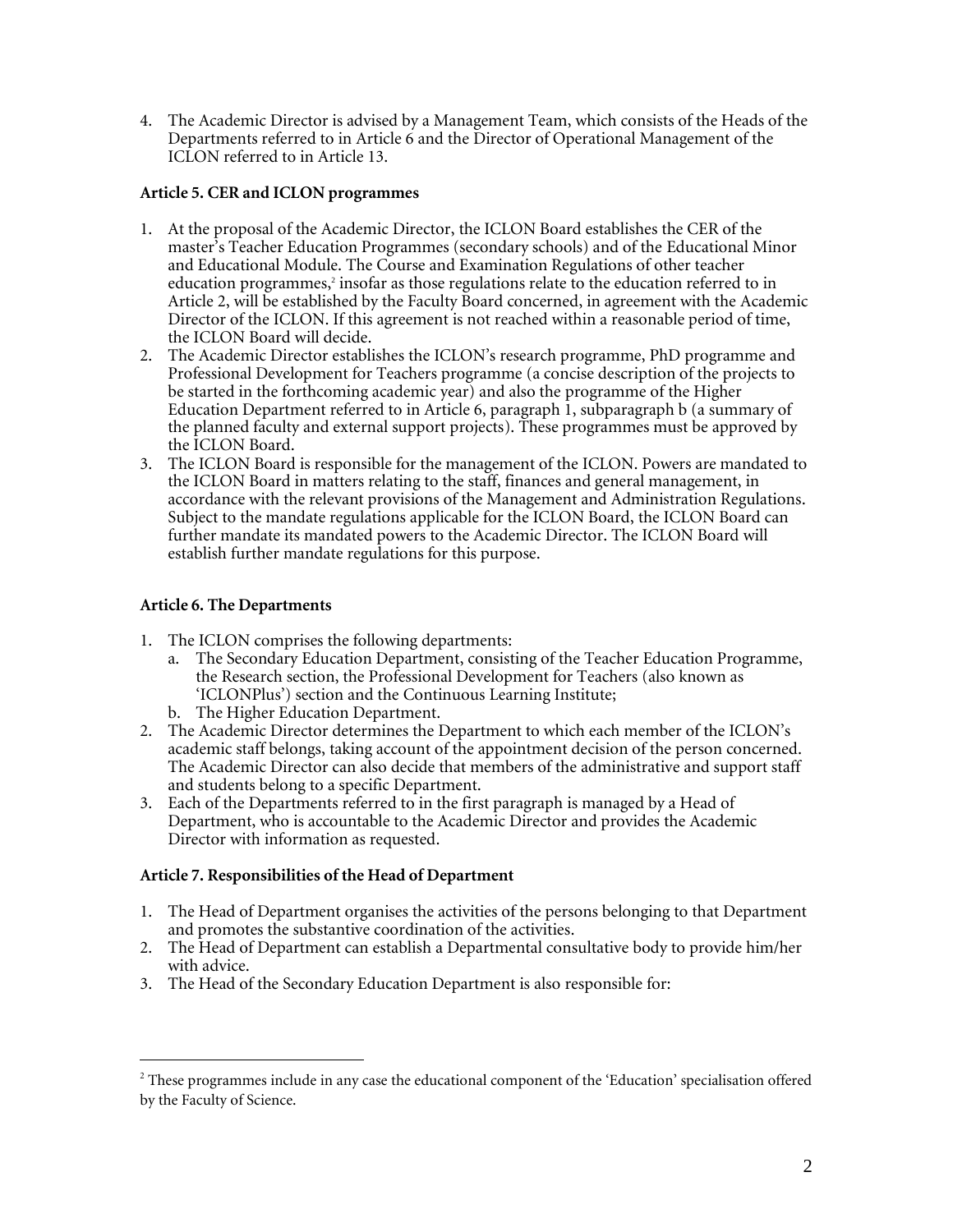- a. assuring the didactic quality of the staff who are responsible for delivering the teaching, and if necessary giving instructions about how the teaching must be delivered;
- b. maintaining the relationship with the faculties that provide preparation for the programme concerned, and ensuring that all subject teaching instructors carefully maintain this relationship.

### **Article 8. The Programme Director and the Programme Boards**

- 1. The ICLON Board appoints the Programme Director of the master's and bachelor's education within the meaning of these Regulations.
- 2. The Programme Director is the chair of the ICLON's Programme Boards.
- 3. The ICLON has the following Programme Boards:

**- Programme Board 1** consists of the ICLON Programme Director, a school principal and a student. This Programme Board is responsible for the curricula of the one-year (educational) master's programme,[1](#page-0-0) the Educational Minor and the Educational Module, and is accountable for this to the ICLON Board. This Programme Board is responsible for providing the educational component of the 'Education' specialisation of the Faculty of Science (in consultation with the relevant Programme Directors of the Faculty of Science).

**- Programme Board 2** 3 consists of the ICLON Programme Director, a school principal, a student and a representative of the Faculty of Humanities. This Programme Board is responsible for the two-year master's programme Education in Language and Culture Studies. **- Programme Board 3 4** consists of the ICLON Programme Director, a school principal, a student and a representative of either the Faculty of Humanities or the Faculty of Social and Behavioural Sciences. This Programme Board is responsible for the two-year master's programme Education in Human and Social Sciences.

- 4. The Programme Boards are responsible for:
	- a. the organisation and integration of the teaching that is provided to implement the relevant Course and Examination Regulations;
	- b. giving advice on the adoption or amendment of the Course and Examination Regulations;
	- c. each year, after consulting with the relevant Programme Committee, establishing the curriculum to further regulate the Course and Examination Regulations.

### **Article 9. The Programme Committee**

 $\overline{a}$ 

- 1. The Academic Director appoints a Programme Committee for the master's programmes.
- 2. Half of the members of the Programme Committee are students. They are appointed for one year by the Academic Director on the recommendation of the current Programme Committee members. The other members are appointed by the Academic Director for two years from among the staff responsible for providing the teaching of the study programmes concerned, including in any case a general education specialist and at least two subject teaching instructors.
- 3. The Academic Director stipulates further rules for the size and composition of the Programme Committee in the resolution establishing that Committee.

<sup>&</sup>lt;sup>3</sup> Programme Board 2 is for the two-year master's programmes Education in Language and Culture Studies, which have not yet started. When these master's programmes are launched, this will be announced via the ICLON website.

<sup>4</sup> Programme Board 3 is for the two-year master's programmes Education in Human and Social Sciences, which have not yet started. When these master's programmes are launched, this will be announced via the ICLON website.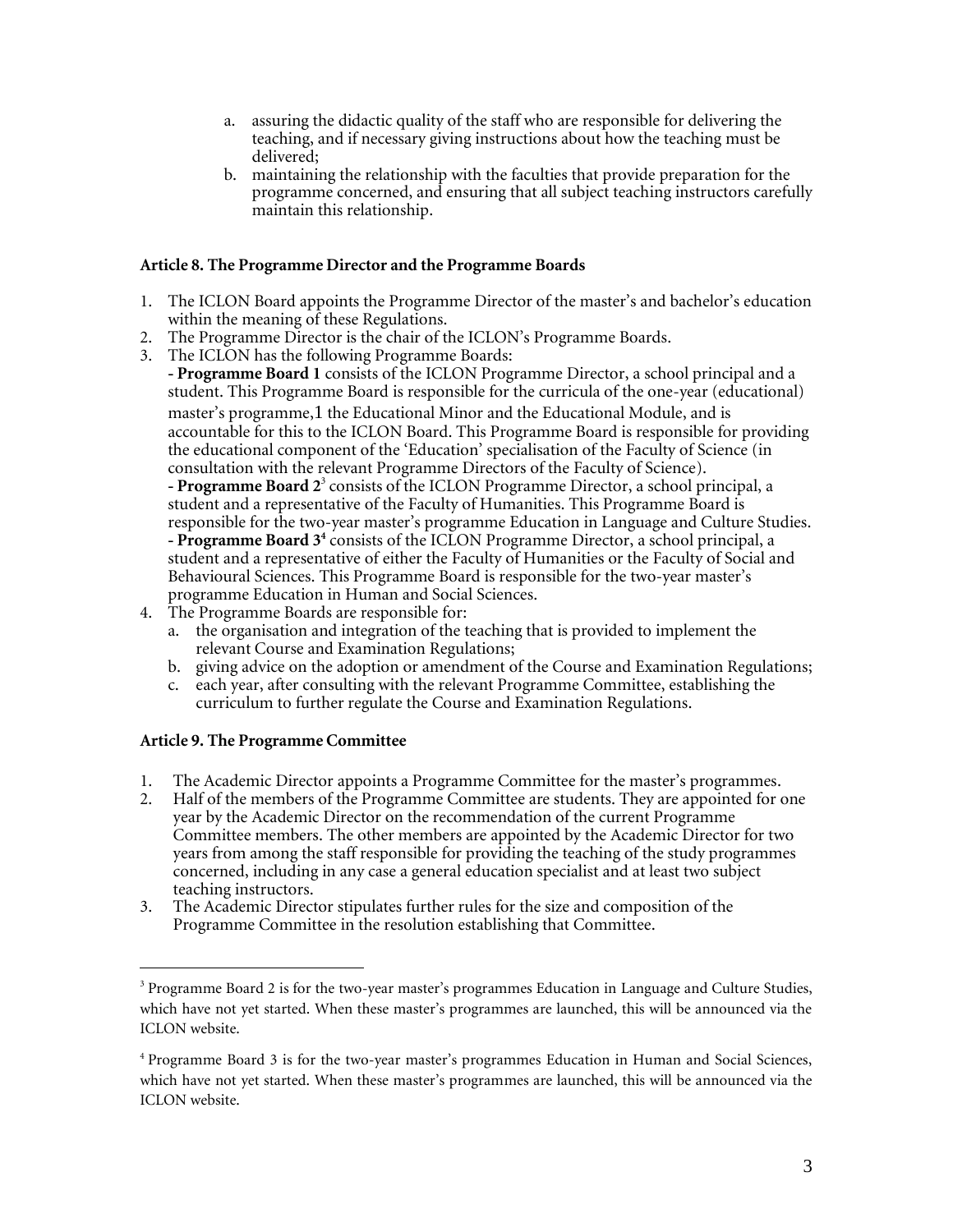- 4. Every year, the method for appointing members, as referred to in the second paragraph, will be placed on the agenda for discussion in both the Staff Council and Programme Board 1. 5 In consultation with the Academic Director, it will be decided each year whether it is desirable to retain this method of appointing members.
- 5. The Programme Committee:
	- a. has the task laid down in the Act of advising on improving and assuring the quality of the study programme.
	- b. has the task of advising on the adoption and amendment of the CER of the study programme with regard to points a, f, h-u and x of Article 7.13(2) of the Act.
	- c. consents to the adoption and amendment of the CER of the study programme with regard to points a1, b-e, g and v of Article 7.13(2) of the Act.
	- d. discusses the teaching evaluations (both its own internal evaluations and external evaluations [National Student Survey]).
	- e. advises on the Annual Report on the teaching.
	- f. can advise the Programme Board and the Board of Examiners, on request or on its own initiative, about observed problems and possible improvement actions relating to the teaching quality.
	- g. has a shared responsibility with the Programme Board for the communication to students and teaching staff about matters relating to the teaching quality.
- 6. The Programme Director referred to in Article 8, paragraph 1, regularly consults with the Programme Committee on any issues relating to the teaching of the relevant study programmes. The Programme Director gives the Programme Committee the opportunity to consult with him/her before issuing advice or an evaluation. The Committee's advice is sent to the Academic Director for information.
- 7. The Academic Director allows the Programme Committee to make use of the facilities which are available and which the Committee can reasonably be expected to require in the performance of its tasks. The members of the Committee are given the opportunity to receive training and education required for performing their tasks for a period to be determined by the Academic Director in consultation with the Programme Director. The staff members of the Programme Committee are given the opportunity to take part in this training and education during working hours without loss of salary. The costs for this training and education are covered by ICLON.

# **Article 10. Board of Admissions and Board of Examiners**

 $\overline{a}$ 

- 1. The Academic Director appoints the members of the Board of Admissions and the Board of Examiners.
- 2. The Academic Director establishes a Board of Examiners for the study programme. The Board of Examiners is the body that determines, in an expert and objective manner, whether a student has met the requirements set by the Course and Examination Regulations regarding the knowledge, understanding and skills necessary for obtaining a degree.
- 3. The Academic Director appoints the members of the Board of Examiners on the basis of their expertise in the field of the study programme or group of study programmes concerned. At least one member of the Board of Examiners must provide teaching for the study programme or for one of the study programmes in the group of study programmes.
- 4. Before proceeding to appoint a member, the Academic Director consults with the members of the Board of Examiners. 6

<sup>&</sup>lt;sup>5</sup> In view of the ICLON's special position as an interfaculty institute, the Programme Board can be regarded here as a student body.

<sup>&</sup>lt;sup>6</sup> For the purposes of this article, the members of the Board of Examiners who had been appointed as such by the Academic Director on the day preceding the effective date of Article I, section BH, of the Act of 4 February 2010 (Bulletin of Acts and Decrees 119) are classed as members of the Board of Examiners within the meaning of this article.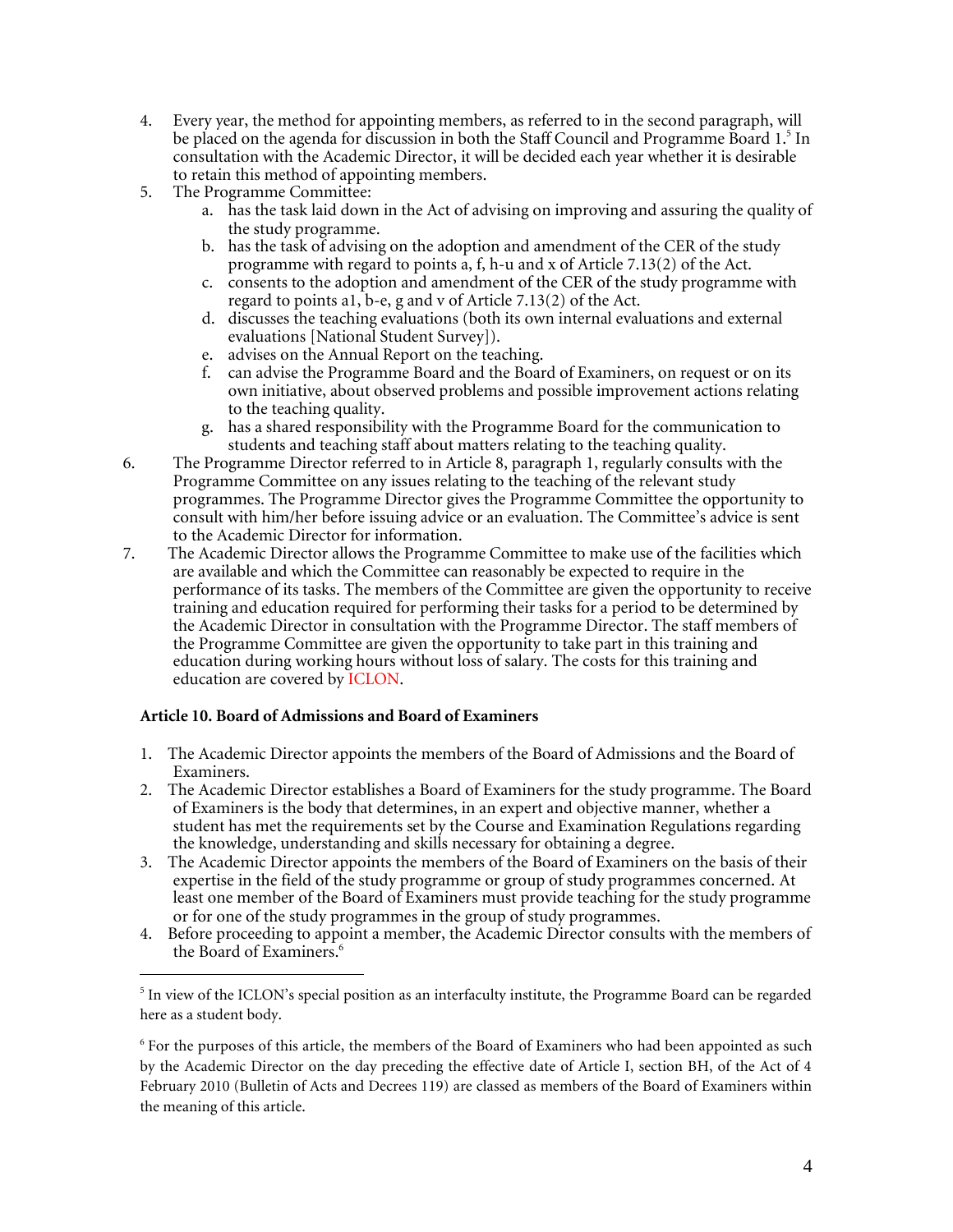- 5. Membership of the Board of Examiners cannot be combined with membership of the Programme Board of the study programme or group of study programmes concerned and, in the case of a master's programme, with membership of the Board of Admissions of that study programme.
- 6. The Board of Examiners is autonomous and the members of this Board can perform their tasks without interference.
- 7. The Board of Examiners establishes rules regarding the performance of its tasks and exercise of its powers and the measures it can take in this context.
- 8. The Board of Examiners produces an annual report of its activities. The Board of Examiners submits this report to the Academic Director.
- 9. Without prejudice to the provisions of the Act and the Course and Examination Regulations, the Board of Examiners has the following tasks and powers:
	- a. assuring the quality of the examinations and final examinations;
	- b. establishing guidelines and instructions within the framework of the CER to assess and determine the results of the examinations and final examinations;
	- c. granting permission where it is the most appropriate Board of Examiners for a student to compile and follow an individual curriculum, as referred to in Article 7.3d of the Act, the final examination of which leads to obtaining a degree. The Board of Examiners will also indicate to which of the institution's study programmes this curriculum is deemed to belong for the application of this Act;
	- d. granting exemption from taking one or more examinations on one of the grounds specified in the CER;
	- e. where applicable, extending the period of validity of pass results for examinations, as specified in the CER;
	- f. in exceptional cases, deciding whether an examination must be taken orally, in written form or in another way, notwithstanding the provisions of the CER;
	- g. in exceptional cases, deciding whether an examination must be held in public, notwithstanding the provisions of the CER;
	- h. granting exemption from the obligation to participate in practicals required for admission to the examination concerned, possibly with the imposition of alternative requirements;
	- i. in individual cases, approving the choice of course components included in the study programme;
	- j. verifying, insofar as this is stipulated by the Academic Director as a condition for taking final examinations or components thereof, that evidence of a sufficient command of the Dutch language for successful participation in the courses has been provided by students who have been granted exemption from the prior education requirement as referred to in Article 7.24 of the Act on the ground of having a diploma awarded outside the Netherlands, or if exemption has been granted from the admission requirement for the post-first-year (*post-propaedeuse*) stage of the study programme;
	- k. presenting the student with a degree certificate and supplement as referred to in Article 7.11 of the Act, as evidence of having passed the final examination;
	- l. in the case of a student who has passed more than one examination but cannot be awarded a degree certificate as referred to in k. above, issuing a statement showing at least the examinations that the student has passed;
	- m. taking appropriate measures and imposing sanctions if a student or external examination candidate (*extraneus*) is found to have cheated ('committed fraud').

### **Article 11. Student's conduct in relation to future professional practice**

On the proposal / advice of the Programme Board of a study programme, in exceptional cases the Academic Director can propose to the Executive Board that a student's enrolment in the study programme concerned should be terminated or refused if that student has demonstrated by behaviour or remarks that he/she is unfit to practise one or more of the professions for which the study programme that he/she is following provides training, or to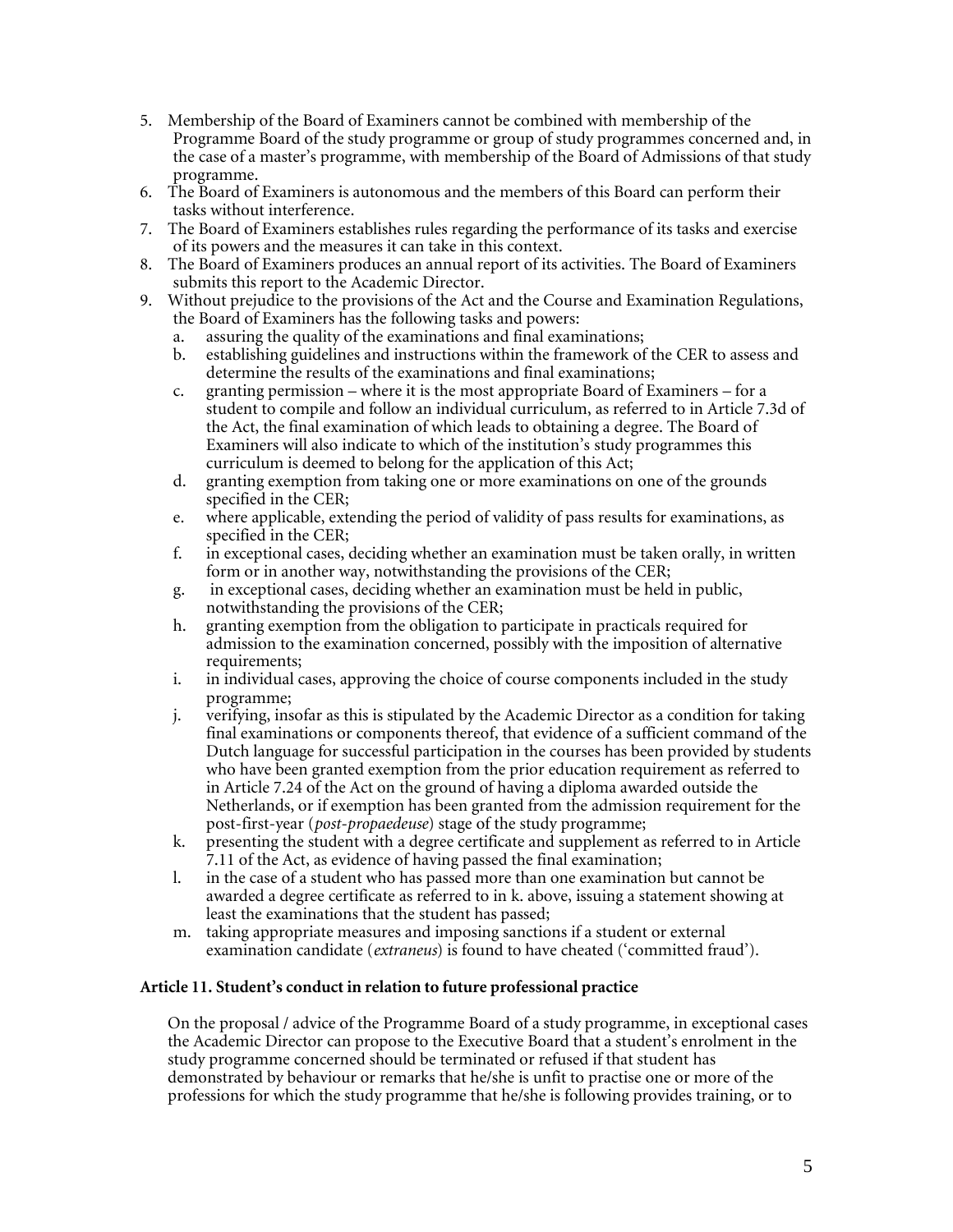engage in practical preparation for professional practice. The Academic Director will append to his/her proposal the advice of the Programme Director and the advice of the Board of Examiners. In making the proposal, the Programme Board will be guided by the Protocol Iudicium Abeundi adopted by the Executive Board and by the code of professional standards applicable for the relevant professional group for which the study programme provides training.

## **Article 12. The online complaints desk**

- **1.** Students can submit a complaint (category: other) to the online complaints desk, which can be found via [https://www.student.universiteitleiden.nl/studie-en-studeren/begeleiding-en](https://www.student.universiteitleiden.nl/studie-en-studeren/begeleiding-en-advies/klachten/overige-klachten/iclon/leraar-vho-in-algemene-economie-msc?cf=universiteit&cd=gast#tab-2)[advies/klachten/overige-klachten/iclon](https://www.student.universiteitleiden.nl/studie-en-studeren/begeleiding-en-advies/klachten/overige-klachten/iclon/leraar-vho-in-algemene-economie-msc?cf=universiteit&cd=gast#tab-2) The online complaints desk clearly informs students of where and how they can submit an objection, an administrative appeal or a complaint relating to undesirable behaviour. Students with a complaint that is not covered by one of these categories should click on 'Complaints coordinator', which will redirect them to a page where they can send their
- complaint by email to the complaints coordinator of the relevant faculty. **2.** The procedure for handling these complaints is laid down in the Leiden University Regulations on Other Complaints [\(http://media.leidenuniv.nl/legacy/regeling-overige](http://media.leidenuniv.nl/legacy/regeling-overige-klachten-universiteit-leiden.pdf)[klachten-universiteit-leiden.pdf\)](http://media.leidenuniv.nl/legacy/regeling-overige-klachten-universiteit-leiden.pdf).

# **CHAPTER 3. THE SUPPORT OFFICE**

# **Article 13. The Support Office**

- 1. The ICLON has a Support Office to provide support for the ICLON's Board, Academic Director, Departments and Management Team.
- 2. The Support Office is managed by the ICLON's Director of Operational Management, who is appointed by the Academic Director after consulting with the ICLON Board.
- 3. The organisation of the Support Office is further arranged by the Academic Director.

# **CHAPTER 4. PLANNING AND CONTROL**

# **Article 14. Strategic Multi-Annual Plan and planning figures**

- 1. At least every four years, the ICLON Board will establish a Strategic Long-Term Plan, at the proposal of the Academic Director.
- 2. Every year the Academic Director will provide the Executive Board with a forecast of the relevant planning figures for the framework document.

# **Article 15. Budget and financial accounts**

- 1. Every year the ICLON will establish a budget on the basis of the activity plans, with due observance of the Executive Board's guidelines, and will send this to the Executive Board for approval, through the intermediation of the ICLON Board.
- 2. Every quarter the Academic Director will draw up a statement of income and expenditure for the Executive Board, showing the expected financial figures for the current year and also the measures taken in order to comply with the budget. The financial account for the last quarter also serves as the financial account for the whole year.

# **Article 16. Quality assurance**